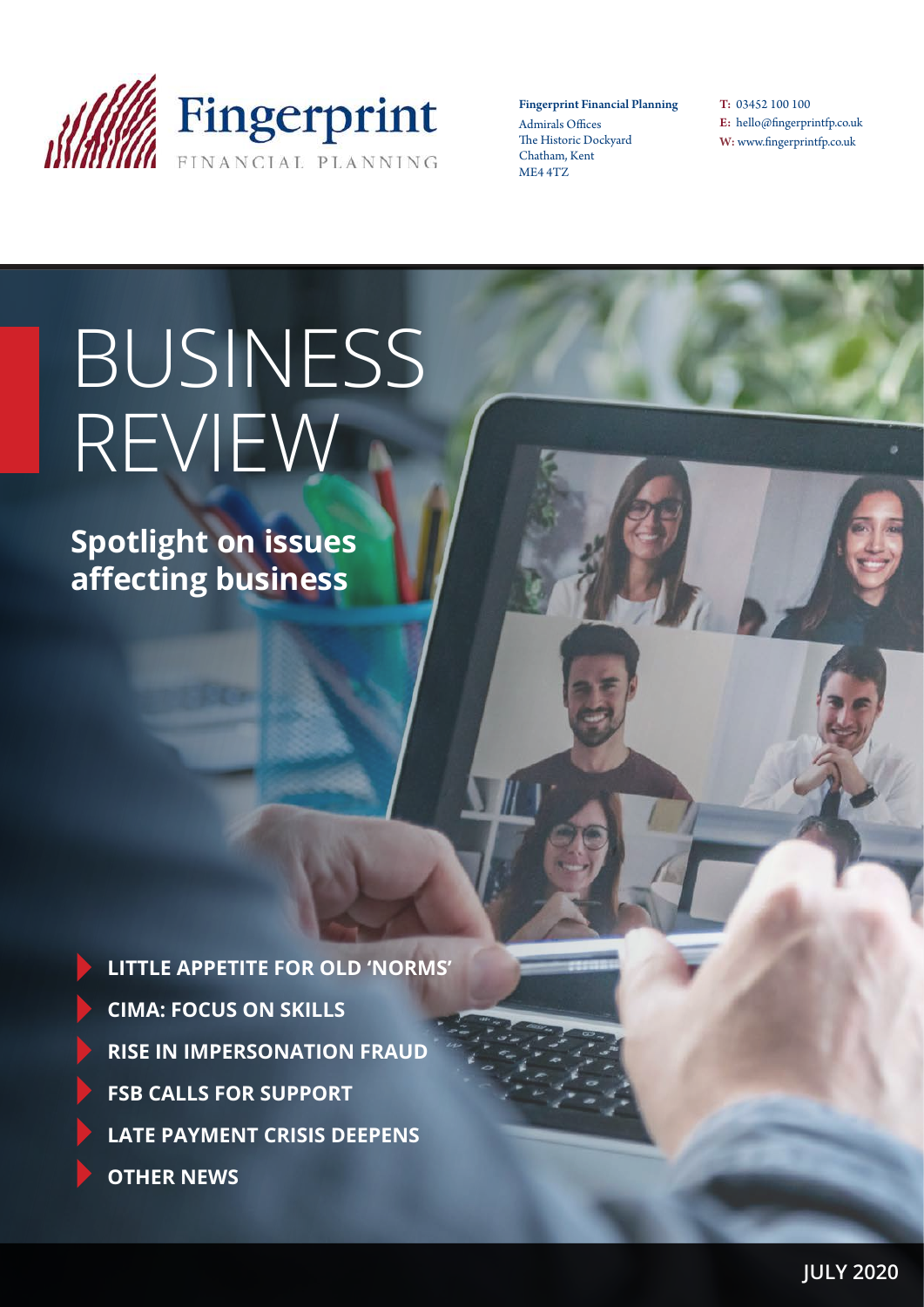

# **LITTLE APPETITE FOR OLD 'NORMS'**

**New research suggests that most UK business executives and their workers do not want a return to the 'normal' working practices that prevailed prior to the coronavirus outbreak.**

According to the survey of 2,000 adults, commissioned by accountancy and consulting firm Theta Financial Reporting, 57% of respondents said they did not want to go back to *'the normal way of working in an office environment with normal office hours'*. Furthermore, 35% felt that returning to a traditional office could harm both their mental health and productivity.

While this desire for change may partly reflect workers' nervousness at going back to an office environment while COVID-19 remains in circulation, it does suggest that many employees would welcome increased flexibility in working arrangements. The research also found that many employers concur, with 45% of business leaders saying they see the working environment changing for the better as a result of the pandemic.

A greater degree of flexibility has already been evident as offices have started to reopen, with 46% of respondents saying their employer had explored flexible working options to help them and their colleagues return to work. This seems to confirm that new working 'norms' will emerge, at least in the near term.

# **CIMA: FOCUS ON SKILLS**

**The Chartered Institute of Management Accountants (CIMA) has urged the government to address the UK's** *'long-standing productivity woes'* **by focusing future skills investments in industries that will help the country compete globally and address social mobility.** 

A 2019 report published by the Industrial Strategy Council found that around one in every five members of the UK workforce are likely to be significantly under-skilled for their jobs by 2030. CIMA believes the coronavirus pandemic has undoubtedly exacerbated this anticipated skills gap.

As the UK emerges from lockdown, CIMA is therefore warning of potential problems for long-term economic recovery if the country simply reverts to a 'business as usual' approach. Instead, the government is being urged to invest wisely in education and training in order to develop a more skilled and motivated workforce.

Specifically, CIMA is calling on government to invest more in apprenticeships for high-value and productive industries, drive regional investment in order to deliver new skills clusters and drive investments towards higher level apprenticeships. In addition, it recommends changing the Apprenticeship Levy to an Apprenticeship and Skills Levy, and simplifying the levy in order to create a more flexible system for both apprentices and employers.

# **RISE IN IMPERSONATION FRAUD**

**Trade credit insurer Atradius has warned businesses of the need to be extra vigilant as the country emerges from lockdown, after seeing an increase in levels of impersonation fraud during the pandemic.**

This type of crime occurs when an impersonator approaches a firm under the guise of looking for new suppliers. Initially believing the fraudulent party to be reputable and credit-worthy, the supplier progresses the order and then unwittingly delivers goods to rogue trading premises. However, once the goods are received, the impersonator disappears, leaving any invoices unpaid.

The rise in impersonation fraud has been blamed on opportunistic fraudsters exploiting disruptions to normal business patterns caused by the coronavirus lockdown. Simon Rockett, Head of Risk Underwriting at Atradius UK, said: *"Lockdown measures have changed normal operations for many businesses – including shutdowns, a sudden drop in demand and supply chain interruptions. As a result, businesses are actively seeking new customers for their goods and services and will increasingly do so as the country emerges from lockdown. The concern is that the eagerness to resume trading will mean businesses could become less cautious in their approach to due diligence and so more likely to get caught out – which is exactly what fraudsters are hoping for."*

For the latest information on COVID-19 and the measures the government are taking visit the government website.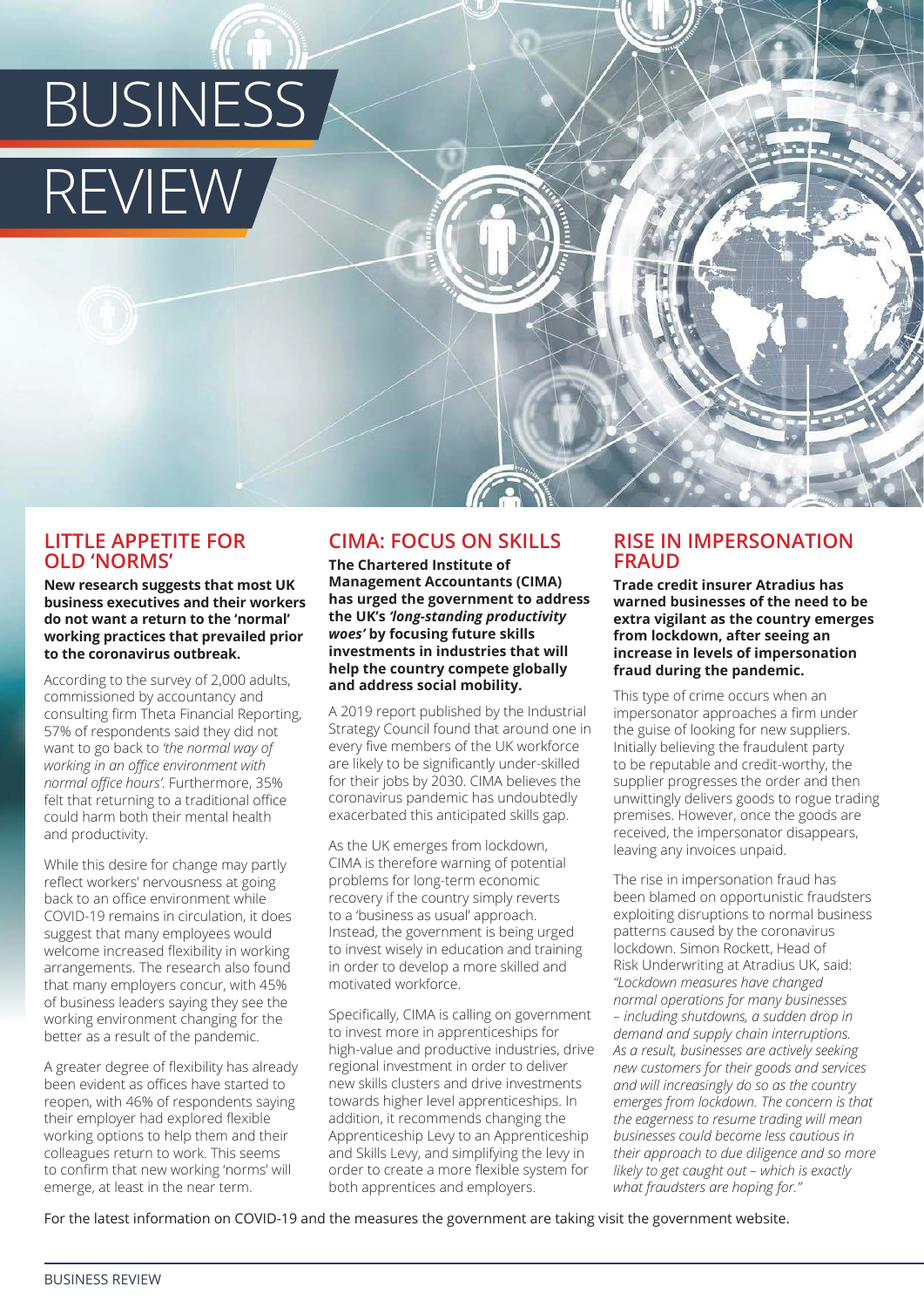

# **QUIRKY QUOTE:**

*"We are all navigating this new normal together. As we lock arms virtually and try to help one another in the ways we can, our vast world suddenly feels a little smaller and a lot more connected. And for that, we are grateful."* — Michael Dell – CEO of Dell

# **FSB CALLS FOR SUPPORT**

**The Federation of Small Businesses (FSB) has outlined a series of measures which it believes will enable small firms and the self-employed to bounce back strongly from the coronavirusinduced recession.**

Mechanisms designed to assist the small business community formed a key part of the government's COVID-19 business support package and the FSB is hoping for a similar response as the country moves out of lockdown. Indeed, the business group firmly believes that a strong recovery is a distinct possibility provided the right support is put in place.

In particular, the FSB has stressed the need for an ambitious approach to labour market interventions, calling for a reduction in employers' National Insurance Contributions, assistance for small firms with apprenticeship costs, and full statutory sick pay rebate for self-isolating workers. It has also called for a student loan-style approach to emergency loans which would allow small firms to start repayments once they are making a profit.

The FSB has also urged government to deliver on its previous commitments relating to broadband and mobile infrastructure, improvements to the road network and a reduction in car park charges. It argues that such measures would do wonders for productivity levels right across the small business community.

# **LATE PAYMENT CRISIS DEEPENS**

**The FSB is also calling on policymakers to finally end the country's debilitating late payment crisis after publishing research which shows poor payment practice has been exacerbated by the pandemic.**

Although the previous Conservative administration did announce a raft of reforms designed to tackle the UK's late payments culture in June 2019, a combination of Brexit, a General Election and the COVID-19 outbreak has resulted in this package of measures not being enacted. However, during that time, the crisis has actually deepened.

Indeed, according to a recent FSB survey of more than 4,000 firms, 62% of small businesses have experienced either an increase in late payments or had payments frozen completely as a result of the pandemic. Perhaps surprisingly, the study also reported no discernible variation in late payment activity between public and private sector supply chains.

Commenting on the findings, FSB National Chair Mike Cherry, said: *"Before the COVID-19 outbreak struck, many small firms were already under immense financial pressure because of late payments. With cashflow drying up as the lockdown took hold, this situation has worsened. The government promised to act a year ago. Time is running out – we need to see delivery."* 



### **COMMUTERS CONSIDER CYCLING**

A survey undertaken by OnBuy.com suggests over half of UK employees are considering cycling to work. A key factor in this decision is safety, with almost two-thirds of potential cyclists saying they want to avoid *'unsafe'* public transport. In addition, one in five said a desire to save money was encouraging them to consider commuting by bike, while one in seven wanted to improve fitness.

### **SMALL FIRMS HIT HARD**

Research published by business banking app Amaiz, highlights the impact COVID-19 has inflicted on the small business community. In total, one in ten small firms said they had lost all their business as a result of the lockdown while a third described the pandemic as *'very damaging'.* The findings did, however, suggest most firms could bounce back relatively quickly, with almost six in ten small businesses believing it will take less than six months to return to previous levels of turnover.

### **CORONAVIRUS LENDING SCHEMES**

Data recently released by HM Treasury has revealed that over one million businesses have been supported through one of the three government-backed COVID-19 lending schemes. In total, loan facilities worth £45 bn have now been approved through the Coronavirus Business Interruption Loan Scheme, Bounce Back Loan Scheme and Coronavirus Large Business Interruption Loan Scheme.